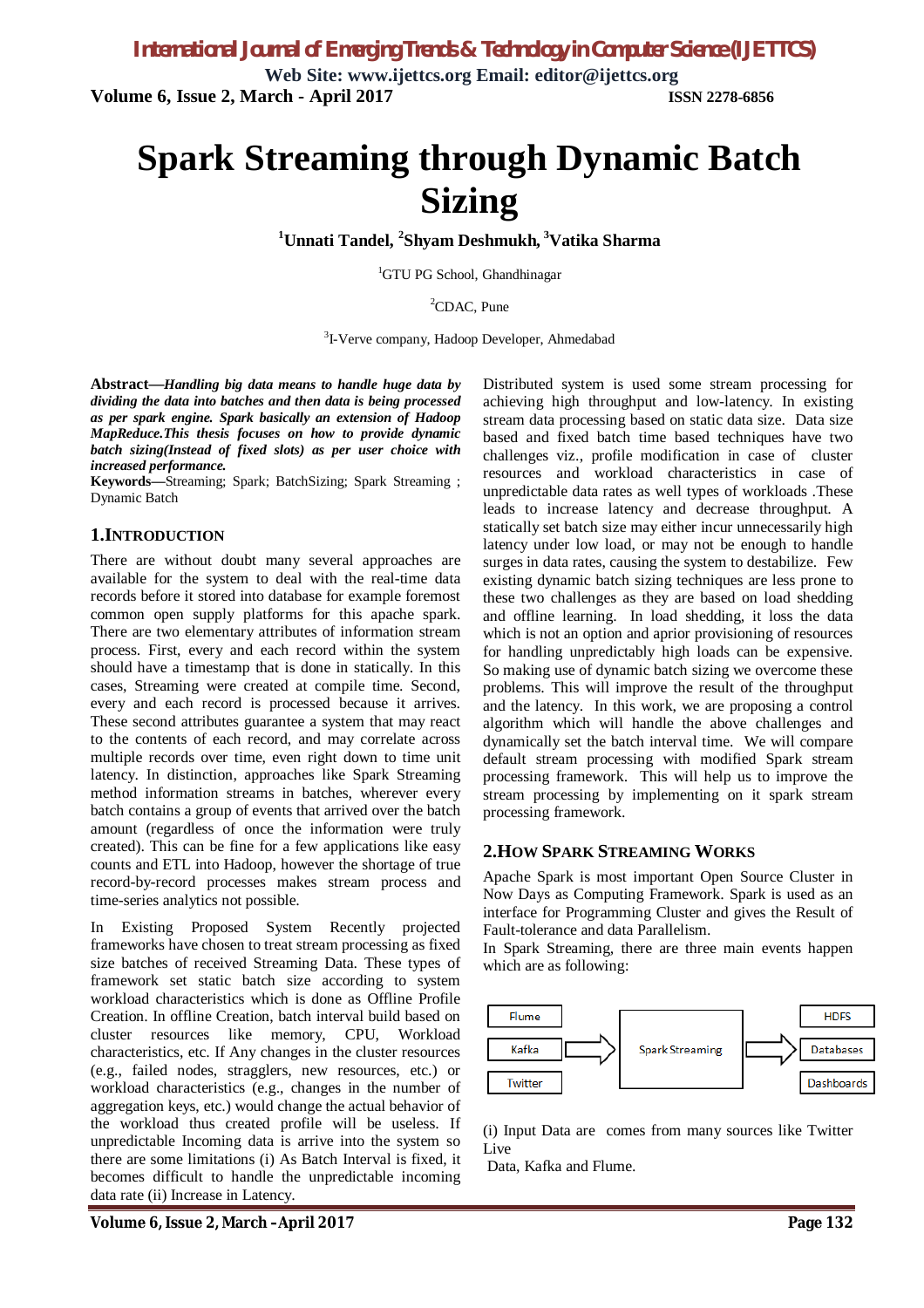# *International Journal of Emerging Trends & Technology in Computer Science (IJETTCS)*

**Web Site: www.ijettcs.org Email: editor@ijettcs.org**

# **Volume 6, Issue 2, March - April 2017 ISSN 2278-6856**

(ii)Then, These Input Data are divided into some Batches.

(iii) These Batches of Data are processed by Spark Engine. It generates Final Output of Stream Data in Batches which are placed into HDFS, File System and Database.

## *Architecture of Spark*

Spark is tops level project for Apache Software Foundation. It provides more number of programming language and spark support for the storage system.





Spark Architecture has three main components:

- [1] Data Storage
- [2] Management Framework
- [3] API
- [1] Data Storage:

For Data Storage Purposes, Spark uses HDFS File System. It is work with Hadoop Data Source with Including HDFS, Cassandra, HBase, etc.

Following Figure shows that the components of the spark architecture.



**Fig: 2.2** Components of Spark Architecture

[2] Resource Management:

Spark is deploying as impartial server and it can be run on Distributed Computing Framework like YARN or Mesos.

[3] API:

Spark based Applications create by Application Developers using a standard API interface. For many languages like Scala, Java and Python Spark provides the API for these all.

Spark Project is used main four libraries like Spark-Sql, Spark-MLlib, Spark-Streaming, and Spark-Graphx and also used Spark\_core. For Making of new Appplication for spark Spark-core and one of them of four libraries are used for that application.

# **3.COMPARISION OF SPARK STREAMING WITH MULTIPLE APPROACH**

There are unit several factors that have an effect on the performance of a stream process system - cluster size, similarity of operators, batch sizes, etc. Previous literature have studied numerous techniques to adapt to changes in operation conditions, either by elastically scaling the work or by discarding knowledge to shed load . However, in several sensible use cases (stock ticks, bank transactions, etc.), losing of data in these fields are unacceptable.

## *Traditional Approach (Static Spark Streaming)*

In this type of Approach, Input Data are distributed on spark cluster. This data are accessing from that cluster and divided into fixed size of data and proceed Fixed batch time slots depends on previous measurement of system capacity. Then it generates the output. But if some time system is not robust due to the some reasons like server failure, more ingestion of data rates at that time system performance is decrease so it increases latency and takes more time for the result.

A statically set batch size may either incur unnecessarily high latency under low load, or may not be enough to handle surges in data rates, causing the system to destabilize.

## *Mordern approach (Dyanamic Spark Streaming)*

In this model, Input data are takes from the scala database and then create spark cluster and these all the data are accessing from these cluster. But in this model have major advantage that it accessing not fixed size of data from the cluster it took dynamically data and then generate batch slot as dynamically .so this model will helpful for maintain the system stability due to the dynamically batch slot. And also decrease latency or increase more throughput.

So making use of dynamic batch sizing we overcome these problems. This will improve the result of the throughput and the latency.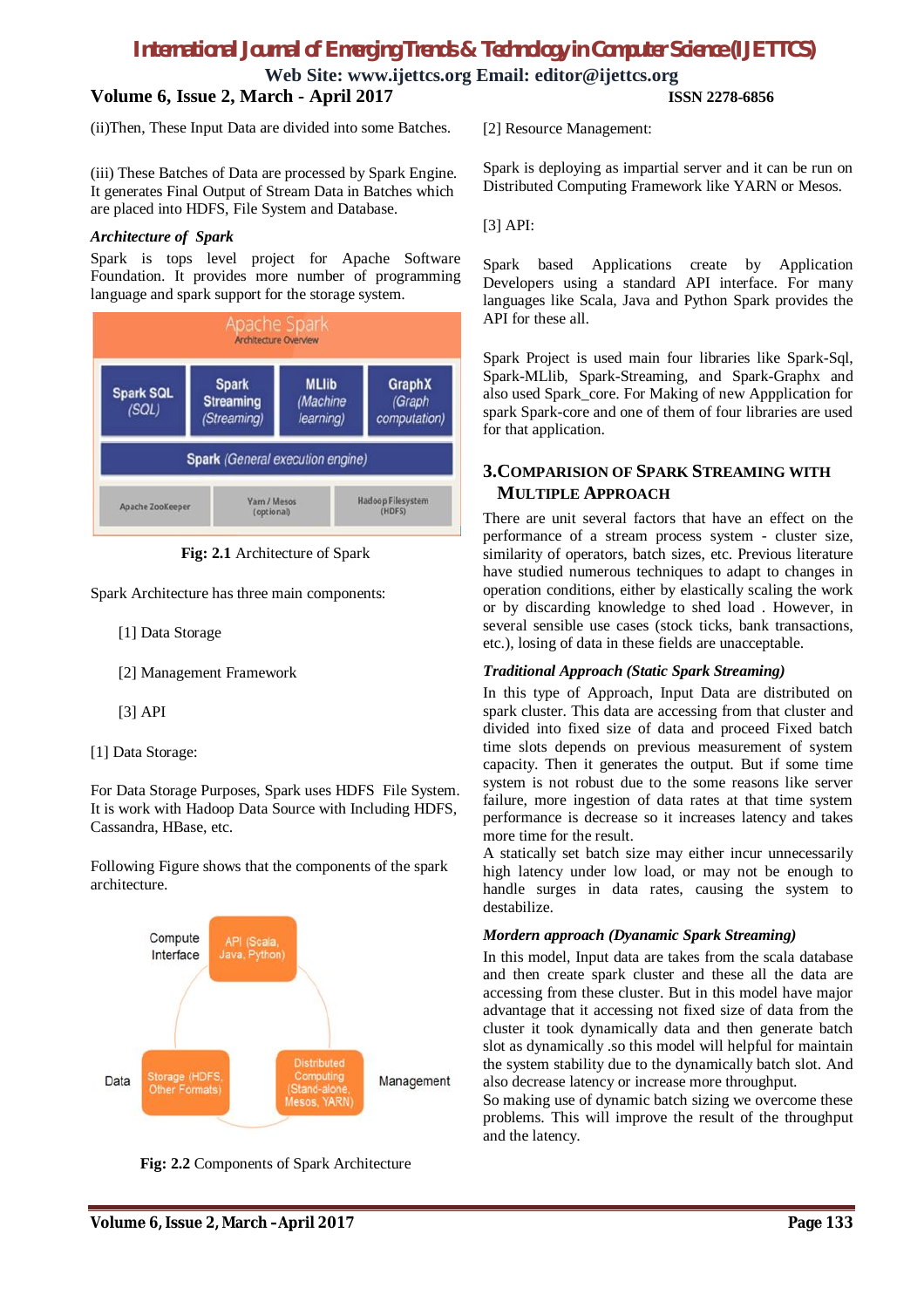# *International Journal of Emerging Trends & Technology in Computer Science (IJETTCS)*

**Web Site: www.ijettcs.org Email: editor@ijettcs.org Volume 6, Issue 2, March - April 2017 ISSN 2278-6856**

## **4. DYNAMIC BATCH SIZING**

In this section, we tend to initial describe intimately our downside formulation. Then we tend to discuss why some initial solutions didn't reach the specified properties. Finally, we tend to discuss our algorithm rule which supported the dynamic batch sizing.

We want to find changes in the operation conditions and consequently increase the batch interval so that the system stability condition is maintained. Queuing delay can keep low, and therefore the system can stay stable at the upper rate, though with a better latency.

### *A. Introduction*

Our goal is extremely similar – we have a tendency to would like to adapt the batch interval supported the steadiness of the streaming Data. Hence, at the primary look, one will devise an easy management rule that will increase the batch interval if the operational purpose is within the unstable zone and contrariwise.

Dynamically adapting the batch interval may allow the system to adapt in our desired manner. We use dynamically batching in spark streaming to adapt the batch size according to operating conditions. Following we describe why we choose dynamic batch sizing and overcome limitations of static batch interval.

1)Benefits over static batch interval:.

- a) Achieving minimum batch interval
- b) Ensure system stability
- c) Speed

2)Depending on the workload, there are some limitations in static batch sizing, which is as following:

- a) larger batches of data may allow the system to process data at higher rates.
- b) Data Size increased queue length also increase.
- c) Increase the Processing Time.

### *B. How to Achieve Dynamic Batch Sizing*

Input Streaming Data are comes from the any input source such as files, Streaming Dataset, etc. these input data are proceed by the spark engine. At this, the streaming data are divides into some batches through default spark engine and these divided batches are slicing as dynamically according to the system workload capacity.

These dynamically slicing of streaming data are adapting by the one control algorithm. CPU scheduler picks the process from the queue. Using of this algorithm set the batch interval time and set the timer to interrupt after time slice and dispatches it.

This control algorithm is useful to check the burst time of the system and dynamically set it according to the system workload capacity so the system will become stable and gives the result as fast. It set the burst time according to the time slice which is check following conditions and set the time slice.

(i) Completion time is less then time slice, process will leave the CPU after completion and CPU will proceed with next process in the ready queue.

(ii) Completion time is larger than time slice, timer will be stopped and caused interruption to the OS and executed process is placed tail of the queue.

### *C. Algorithm*

This algorithm is used for achieving the dynamic batch sizing on arriving spark streaming data. Streaming data are slicing through dynamically at run time of the system. Algorithm is useful to slicing data according to the system capacity using of dynamic batch sizing.

Step 1: Input any of the file

**Step 2: Create RDD for input file** 

- **Step 3: Perform RDD transformations**
- Step 4: Generate key values for the problem by perform splitting, MapReduce operations
- Step 5: Set major and minor components as per key value pairs
- Step 6: Perform broadcasting and accumulator operation on the input file
- Step 7: Storing data into the cache

Step 8: CPU scheduler picks the process from the queue, set the timer to interrupt after time slice and dispatches it.

Step 9: if process has burst time < time slice:

(i) process will leave the CPU after completion

(ii) CPU will proceed with the next process in the ready queue

Step 10: else if process has burst time longer than time slice

(i) timer will be stopped. It cause interruption to the OS

(ii) executed process is then placed at the tail of the queue.

Step 11: Dynamic Batches will be achieved for spark streaming

# **5. CONCLUSION**

In this proposed work, we are presenting control module for dynamically adapting the batch interval in batch stream processing system such as spark streaming.

In this work, we would like to show that control algorithm improve response time, throughput and complexity by comparing default spark streaming with the proposed one.

## **6.FUTURE WORK**

In this section, we will improve spark streaming performance on the basis of their Response time, Latency and complexity.

### **References**

- [1] Javier Cervino, Evangelia Kalyvianaki, Joaqu ın Salvachua and Peter Pietzuch, "Adaptive Provisioning of Stream Processing Systems in the Cloud", 28th International Conference on Data Engineering Workshops, 2012.
- [2] Zhengping Qian, Yong He, Chunzhi Su, Zhuojie Wu, Hongyu Zhu, Taizhi Zhang, Lidong Zhou, Yuan Yu and Zheng Zhang," TimeStream: Reliable Stream Computation in the Cloud", ACM, 2013.
- [3] Xing Wu and Yan Liu," Optimization of Load Adaptive Distributed Stream Processing Services", IEEE International Conference on Services Computing, 2014.